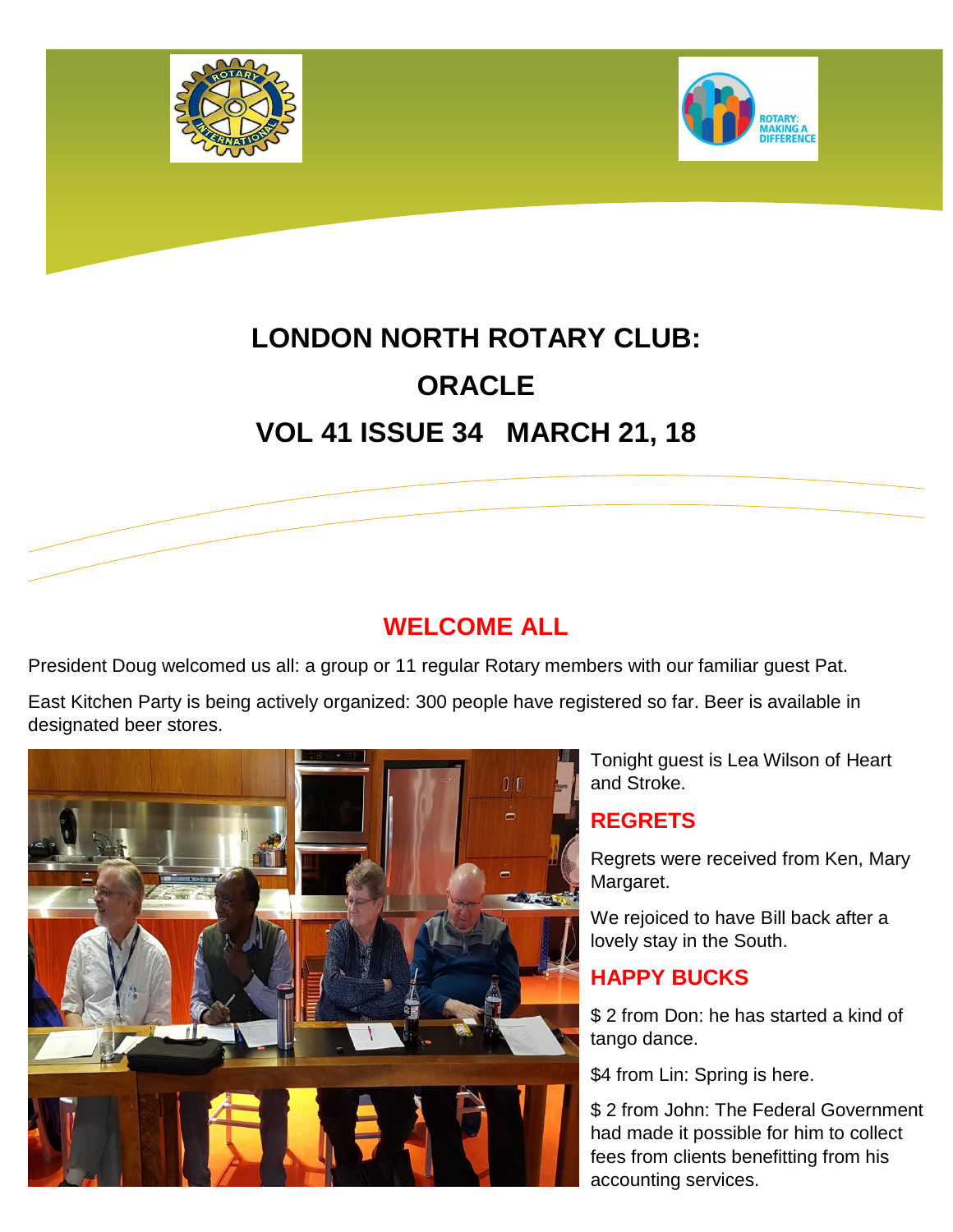\$5 from Bill: rejoicing to be back.

\$2 from a member (sorry I forgot who) who is happy to be there.

\$10 from Doug: his granddaughter's team won Ontario curling championship.

would be fairly casual.

Stress Index.

#### **ANNOUNCEMENTS**

Mary Margaret is very active with the Project Flowers for Polio eradication. She is in touch with businesses. She has orders from London South Rotary Club. She will be at Paul Harris Recognition Dinner.

Arun briefly our guest speaker. From the start, she announced that the talk

She started with a STRESS TEST. We answered questions to find out our

She wants to address the topic of **COPING WITH STRESS.**

# TALK BY OUR GUEST LEA WILSON



## **3 TYPES OF COPING TECHNIQUES**

#### **A. PHYSICAL & BEHAVIOURAL**

Get enough sleep. Practice deep breathing. Exercise.

**B. COGNITIVE & MENTAL**

Meditate. Engage into problem-solving. Seek help.

**C. PERSONAL & SOCIAL**

Enjoy the company of friends and family members. Pursue hobbies and personal interests.

It is crucial to find out what works for you: nature, walks, spirituality. And you will be the best you can be.

Two bookmarks to remind us how to capture stress signs and add years to our life were handed out.

A rich conversation followed in the form of questions and comments.

Lea was invited to do the wine draw: Kevin won it.

It was mentioned that ¼ of Canadians experience some degree of stress. Stress constitute a real danger to health: diabetes, stroke, obesity…

There is a number of stressors easily summed up in the encompassing term: the cycle of life.

And bodily responses to stress are easily observed. Listen to your own

Once you recognize it, deal with it through various coping techniques.